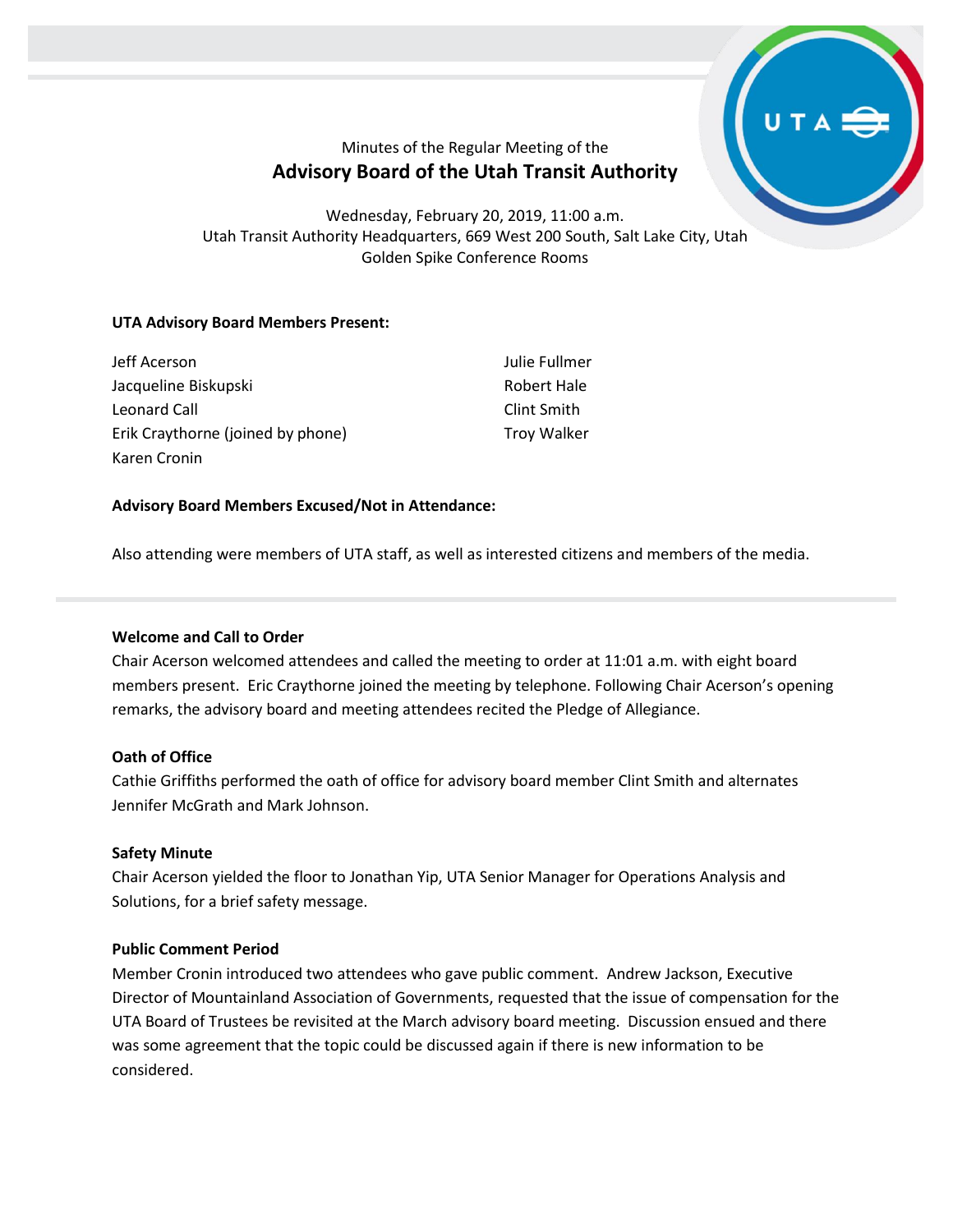Megan Townsend of Wasatch Front Regional Council thanked advisory board members for their partnership on the station area plans being discussed later in the meeting.

#### **Approval of January 16, 2019 Joint Board-Advisory Board Meeting Minutes**

A motion to approve the January 16, 2019 Joint Board-Advisory Board Meeting Minutes was made by Member Walker and seconded by Member Cronin. The motion carried unanimously.

#### **Audit Committee Report**

Member Walker reported on the meeting of the UTA Audit Committee held February 13, 2019. The audit committee reviewed the 2018 Fourth Quarter Audit Report and the 2019 Audit Plan. Member Walker expressed confidence in the work of the UTA Internal Auditor and in the efforts of the agency to ensure areas of concern are addressed quickly and effectively.

# **AR2019-02-01 Approving Station Area Plans**

Paul Drake, UTA Senior Manager of Real Estate and Transit-Oriented Development, gave a brief introduction to the station area plans to be presented, emphasizing that approval of the plans does not constitute approval to move forward with development, rather approval of the vision of the plans for future consideration.

# **Clearfield Station Area Plan Approval**

Mr. Drake and Clearfield City Senior Planner Brad McIlrath, presented the Clearfield City transitoriented development (TOD) plan, explaining the geographical area and desired vision for the proposed station area plan. The plan focuses on sixty acres owned by UTA and intends for the area to be an exciting destination and complete community. Questions were posed regarding affordable housing, parking, service area, existing uses of the area, retail occupancy rate in the area, mixed use plans, previous plans with Stadler Rail, zoning, building heights, and density. Questions were answered by UTA staff and Mr. McIlrath.

# **Salt Lake Central Station Area Plan Approval**

Susan Lundmark from the Salt Lake City Redevelopment Agency introduced the Salt Lake City Central Station Plan which was a very collaborative effort involving many stakeholders and community partners, including UTA. Ms. Lundmark thanked all involved in the process. Mr. Drake presented details of the Salt Lake City Central Station Plan which includes transit-oriented development of housing, commercial, and mixed use components in three main development nodes. The development area encompasses property from Interstate 15 to 300 West and from 300 North to 400 South and is intended to be a walkable community with excellent access to transit and other amenities. There were no questions from the advisory board.

# **Murray Central Station Area Plan Approval**

Jared Hall, Planning Manager for Murray City, began the presentation of the Murray City Central Station area plan. Mr. Drake presented details of the station area plan addressing environmental challenges and highlighting amenities that will be included in the proposed plan. Features of the plan include a pocket park, commercial space, pedestrian bridge, and an enhanced transit station building. The development area faces significant environmental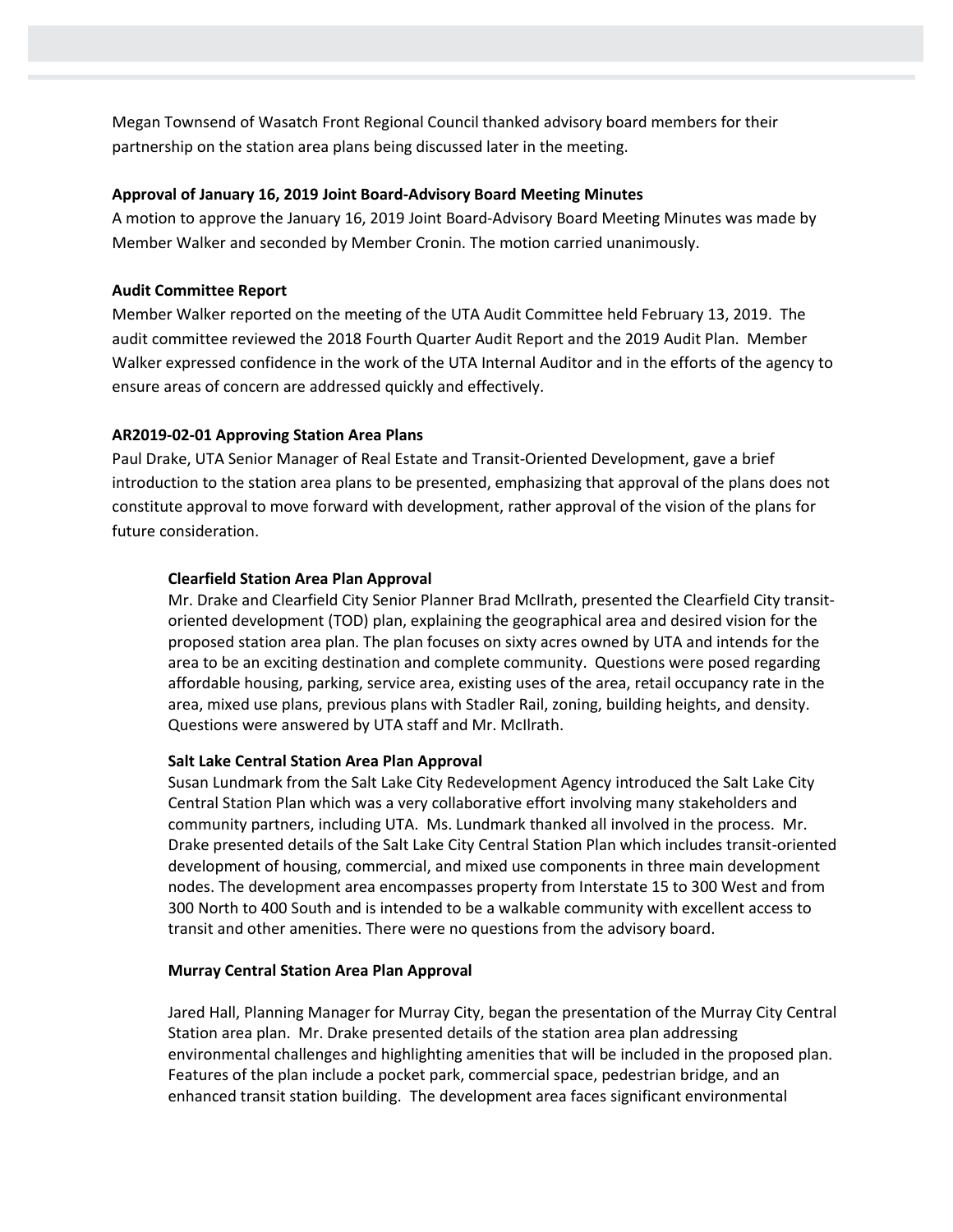challenges which limit possible uses of the land and preclude potential housing development. The emphasis of this plan is on improving station connections. Advisory board members posed questions regarding housing, zoning overlay, building heights or limitations, plans for cleaning up the site, the pocket park, and the percentage of UTA land ownership. Mr. Drake and Mr. Hall provided answers.

#### **Provo Central Station Area Plan Approval**

Bill Peperone, Assistant Director of Community Development for Provo City, joined Mr. Drake for the presentation of the Provo Central Station Area Plan. This station area plan was developed through a robust community outreach effort and includes residential, office, and modest retail uses. Residential options include home ownership opportunities and live-work units, with a range of affordability options. The plan also calls for open space and office buildings with the key objectives being to create connections to the surrounding communities and transit opportunities, while enhancing social and cultural interactions. A question regarding housing affordability was posed and then answered by Mr. Peperone.

Mr. Drake and advisory board members clarified that station area plans establish a shared vision for the area through a process that engages regional, local and UTA partners. As defined in UTA Policy approved by the advisory board on January 16, 2019, the advisory board reviews and approves station area plans and makes recommendations to the board of trustees who will then approve station area plans. All approved station area plans will then be considered for site selection by the board of trustees who will use the TOD System Analysis tool to inform their decision.

Member Call moved to approve AR2019-02-01 Approving Station Area Plans. Member Walker seconded the motion and all voted in favor of approval.

#### **Discussion Items:**

#### **Introduction to Service Planning and Capital Projects Implementation Policies**

Interim Executive Director Steve Meyer gave an introduction to the Service Planning and Capital Project Implementation policies and processes emphasizing the importance of involving all segments of the agency and community in the planning process to create better outcomes.

#### **Service Planning Implementation Policy**

Laura Hanson, UTA Director of Planning, presented on the Service Planning Implementation Policy and process. Ms. Hanson explained the process of how projects move from a long range vision to planning to implementation and where the advisory board and board of trustees will weigh in throughout the process. Ms. Hanson outlined the four phases of the process including Phase 1 – Regional Transportation Plan Strategic Planning led by Metropolitan Planning Organizations (MPOs) on a four-year cycle; Phase 2 – Five Year Mobility Plan and Service Planning led by UTA on a two-year cycle; Phase 3 – Annual Service Change Process and Operations Planning; and Phase 4 – Service Implementation. There were no questions from the advisory board.

#### **Capital Project Implementation Policy**